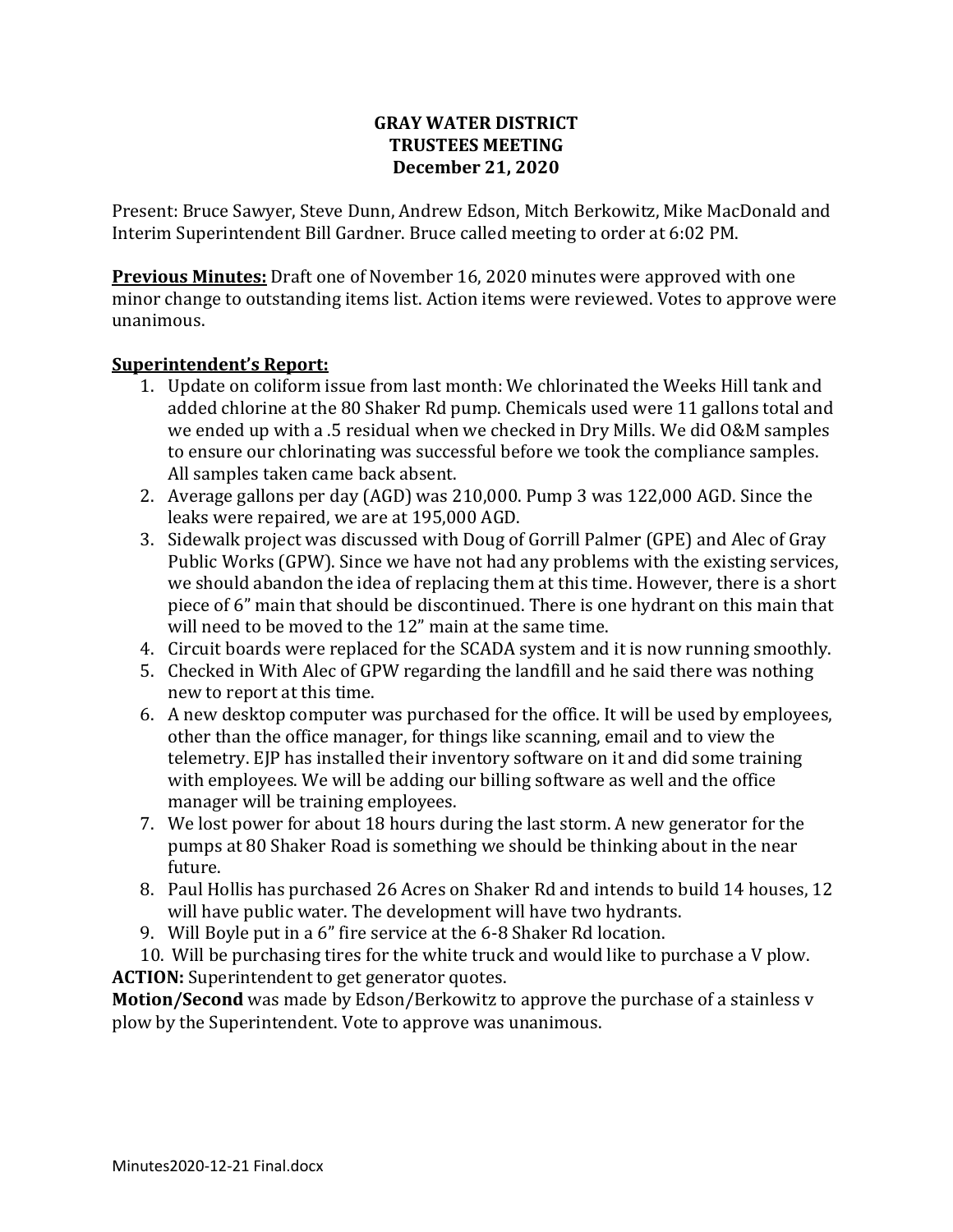#### **Trustee Reports:**

Trustee Dunn reported that he and Trustee Berkowitz attended a workshop meeting by the Town. The Town is looking for a place to construct baseball fields. Dunn and Berkowitz both had the idea of possibly letting the Town construct ball fields on the property we recently purchased across the street from the office. We do have an agreement with the prior owners of the property to allow them to hay it for a few more years. Trustees discussed the idea at length and will continue discussing at next meeting.

# **OLD BUSINESS:**

#### **Landfill Test Well Results:**

Still waiting to hear.

### **MDOT Route 100 Work:**

Steve reported that DOT is asking if anyone can identify historic relics that they should be looking out for in the 2.8 mile stretch that they plan to do construction. Bill reported that the gentleman who just bought the old auction building just past the end of our main there on Route 100 is interested in public water.

#### **NOAA Request for Service:**

Bill discussed with the Trustees his concern about possible water quality issues resulting from the 1914 cast iron main in that area. Him and Trustee MacDonald have been thinking about how we might piggyback onto the NOAA project and either replace or renew that piece of old main. It could cost around \$300,000 to replace it with 12" main. **ACTION:** Bill to check into pricing for cleaning and lining. Bill also to talk to Doug Reynolds about this issue and if hydrants are needed for this project.

#### **Dry Mills Standpipe:**

All work planned will be started in the Spring. **ACTION:** None

## **Master Plan:**

The document is ready to post to the website. **ACTION:** Office Manager to post Master Plan to website.

# **NEW BUSINESS:**

## **Solar Farm Request on Former Hall Property:**

Pull deed on Hall Property.

## **Solar Farm Construction at Gray Landfill:**

Bill, Mitch and Steve, visited the site. The array is complete and the methods of construction protected the Landfill cap.